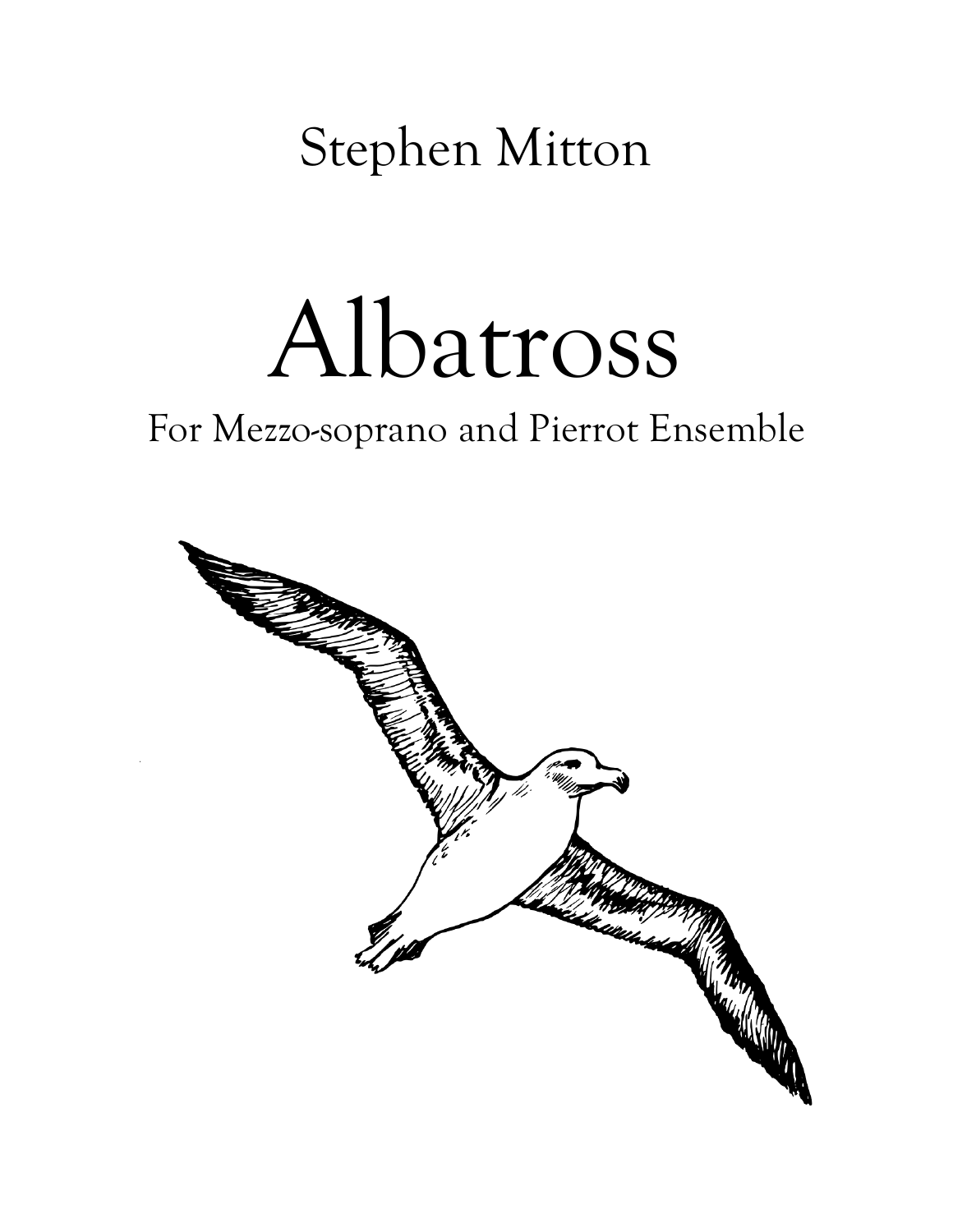#### Written for the 2018 Oregon Bach Festival Composers' Symposium

Mezzo-soprano

Flute

Bb Clarinet

Violin

Violoncello

Piano

#### About *Albatross*

The word "albatross" has a dual meaning, signifying either the common seabird or a deep psychological burden one carries around through life. Chad Crane's poem is written in the spirit of the metaphor's origin, in which an albatross following a ship could be seen as either a good or evil omen.

Crane's poem speaks of both loss and longing – an albatross carried by the protagonist, placed as if by a curse. This piece captures an emotional cycle of obsessive nostalgia, escapist thought, resignation to the darker realities of life, and, finally, a return to repetitive wistfulness as the cycle begins anew.

-Stephen Mitton

Duration: c. 4:40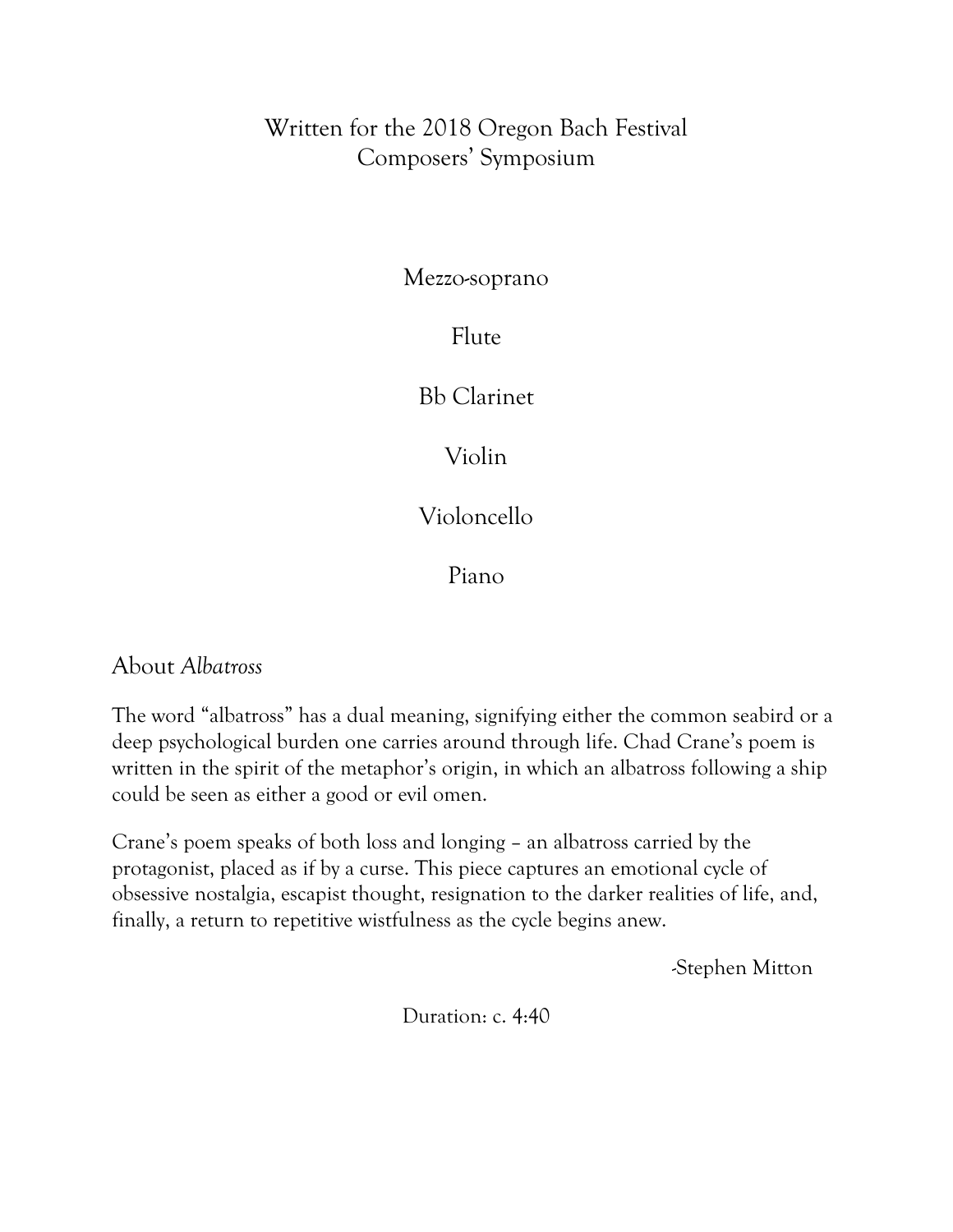#### **Albatross**

| just say the word-                | give me the pungent                                     |
|-----------------------------------|---------------------------------------------------------|
| like balm<br>Novocain<br>tincture | push of feathers<br>let the night                       |
| to sooth the doldrums             | smack<br>of briny sea<br>Foam                           |
| of dull dumb January              | Froth                                                   |
| My bones<br>ache with boredom     | Albatross                                               |
| boiling like<br>stew<br>marrow    | Take me in your beak<br>like some scrap combed          |
| the puncture wound<br>of          | from the beach                                          |
| grey                              | Lift me high above the earth<br>where light and gravity |
| mirrored by<br>pavement           | spin the music of clouds<br>into atmosphere             |
| sky<br>gray                       | and let me                                              |
| Albatross                         | loose-                                                  |
| Albatross                         | a wispy bit of nothing<br>tossed by an ocean of air     |
|                                   | -Chad Crai                                              |

-Chad Crane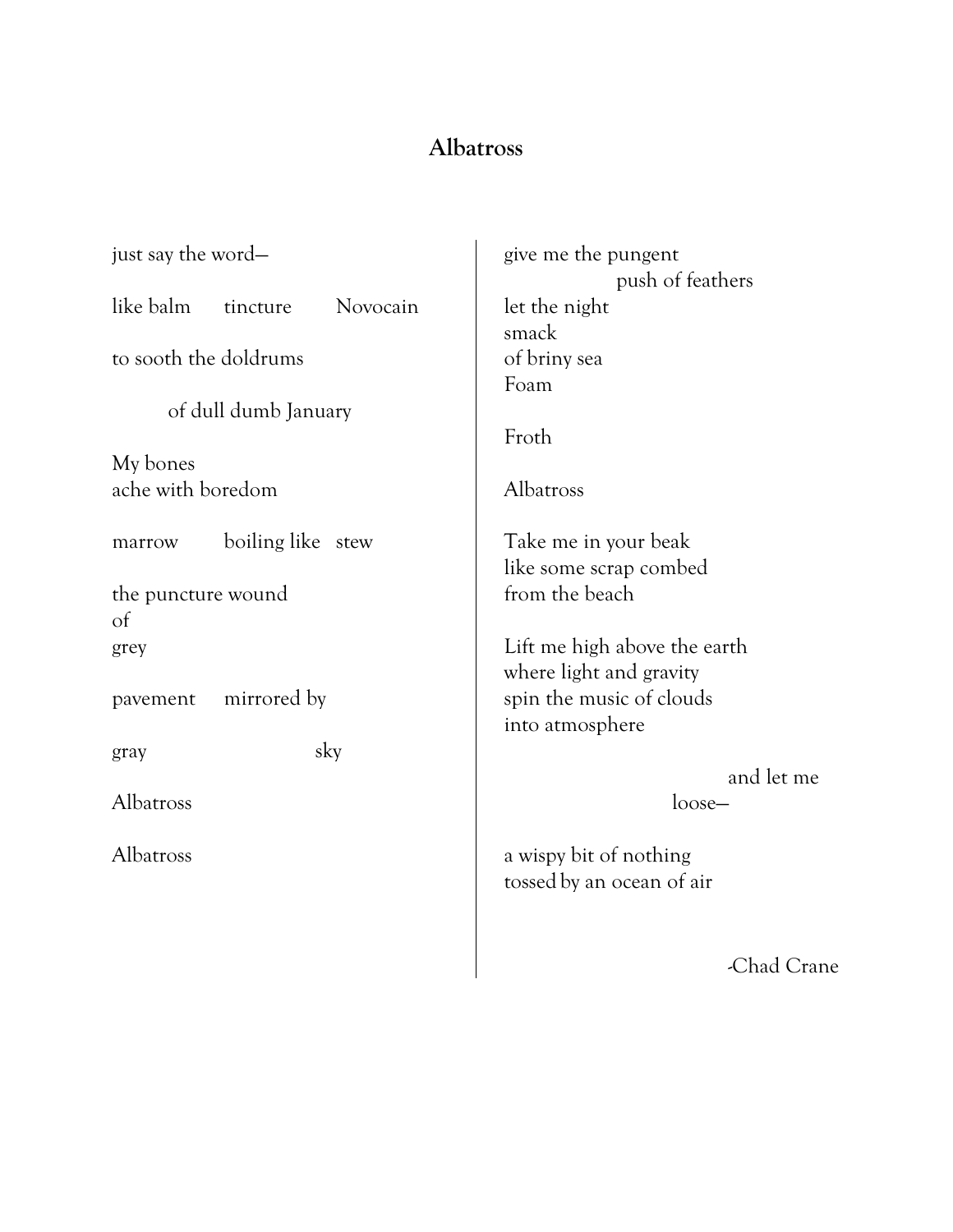## Albatross

Written for the 2018 Oregon Bach Festival Composers' Symposium

Stephen Mitton Text by Chad Crane

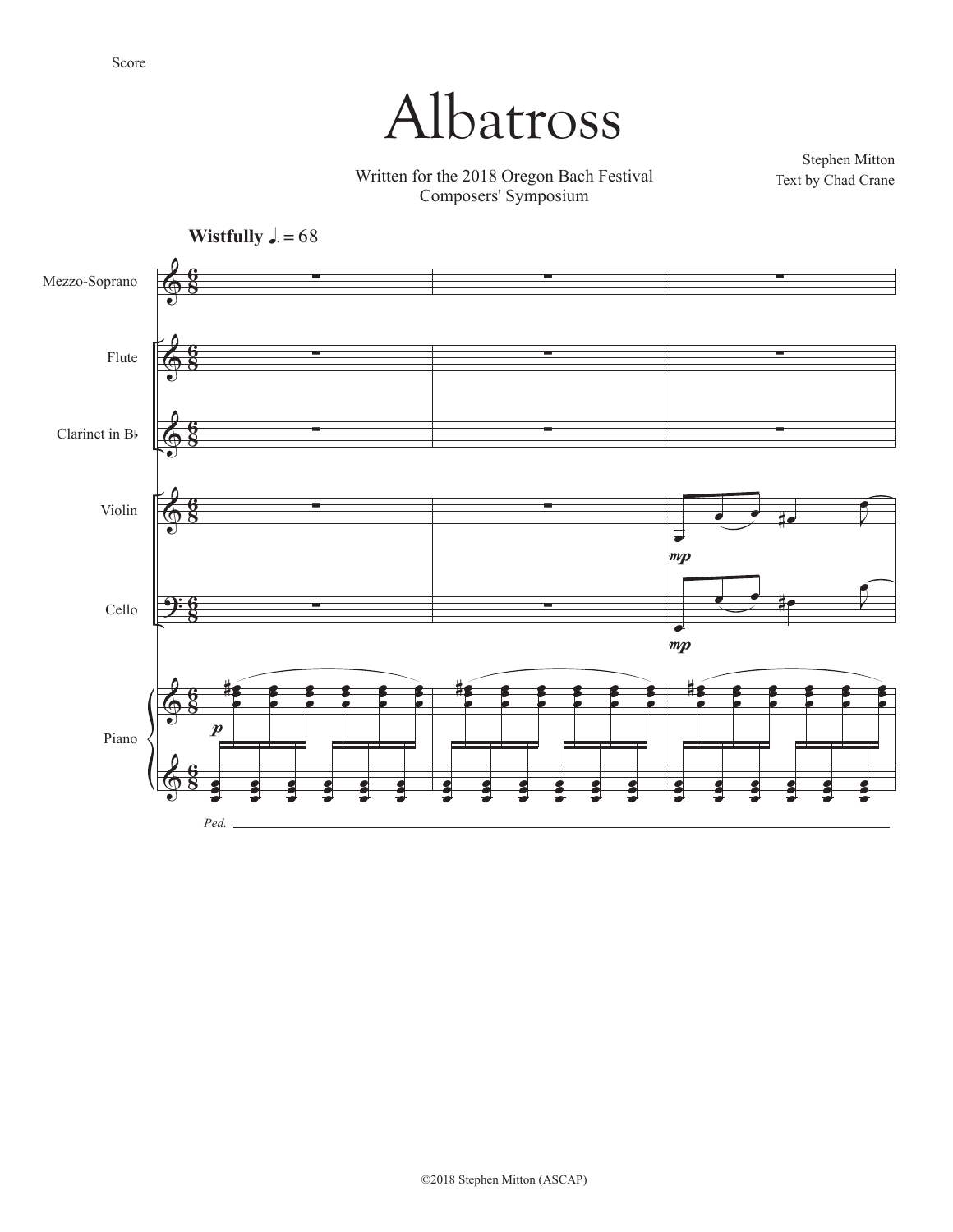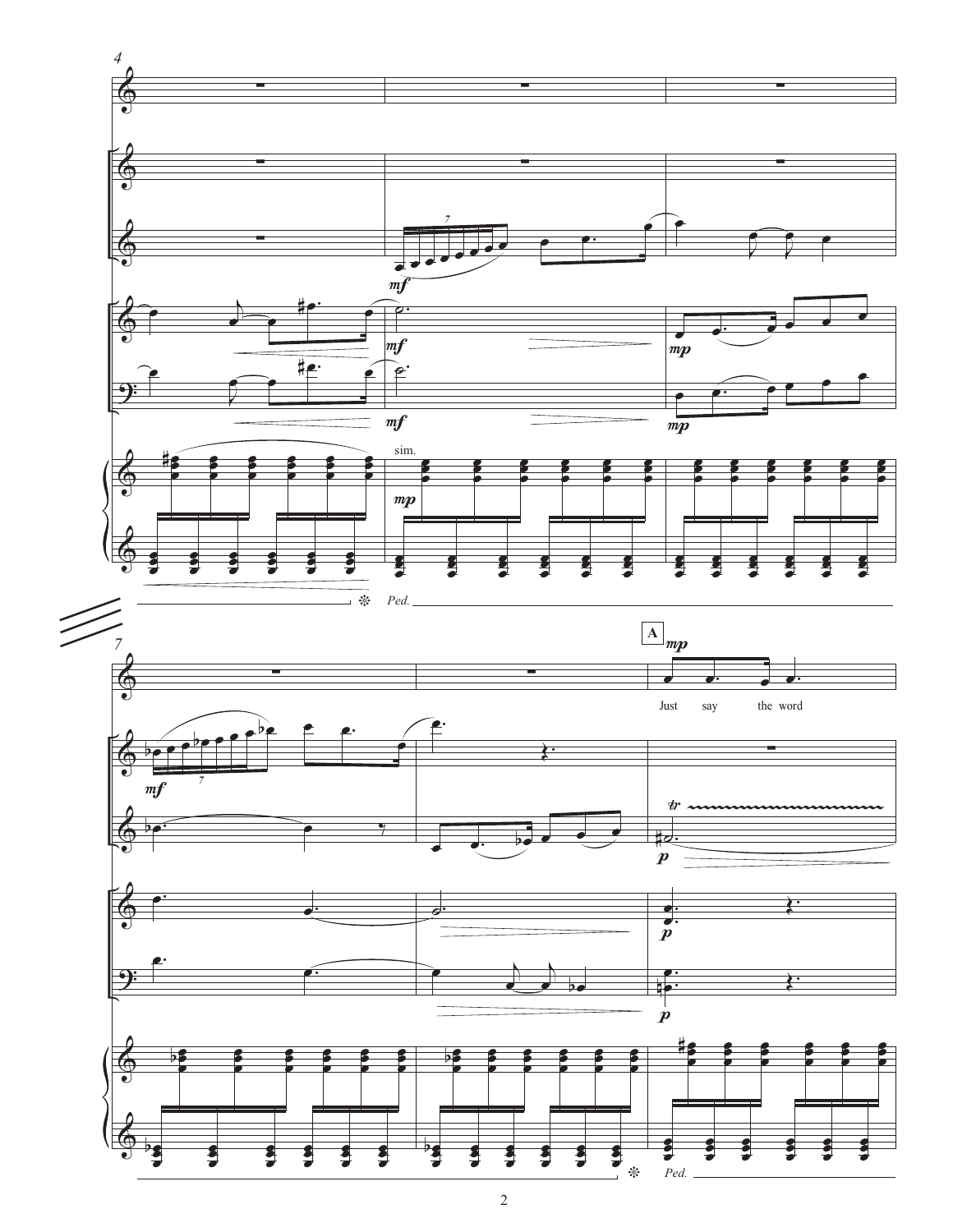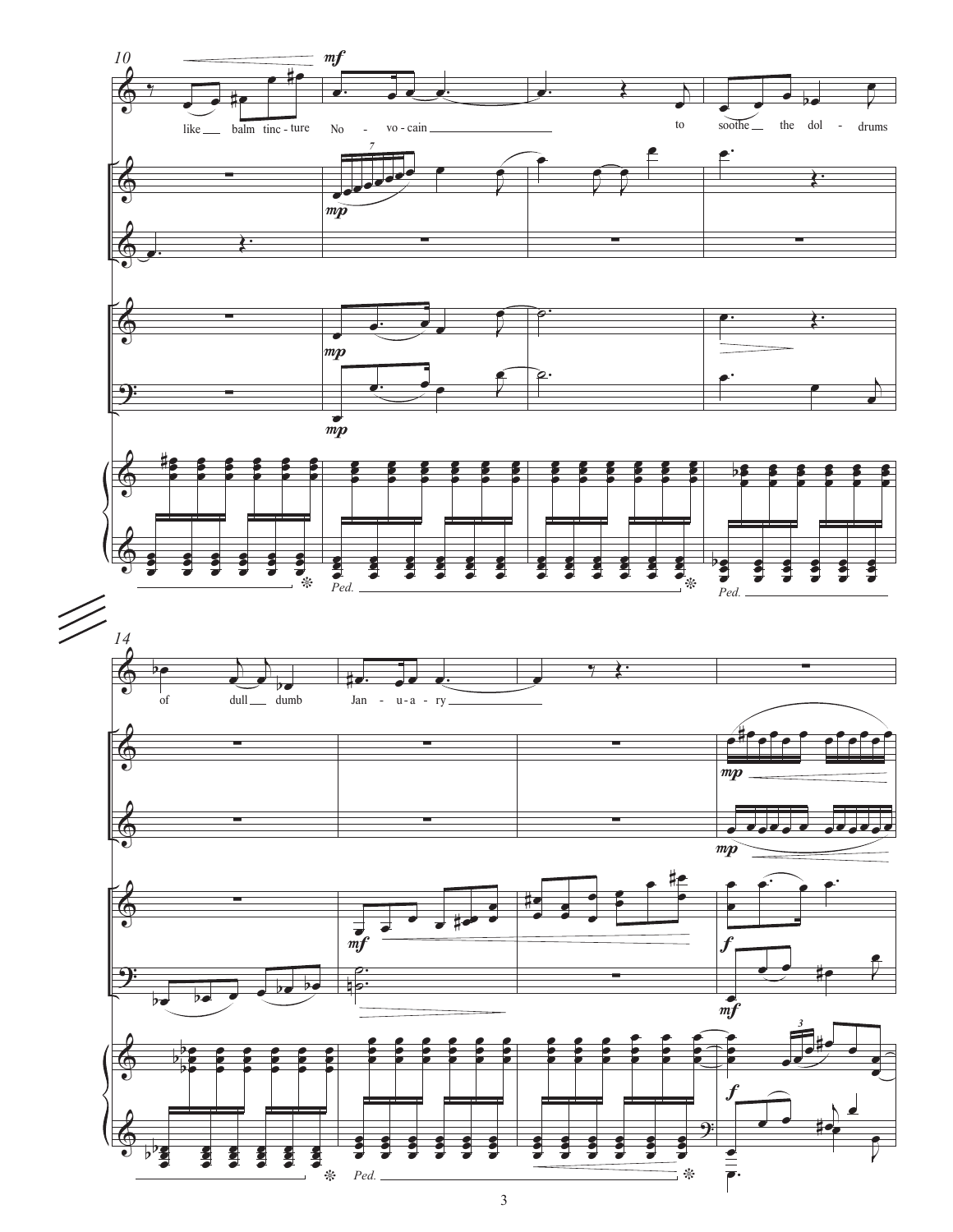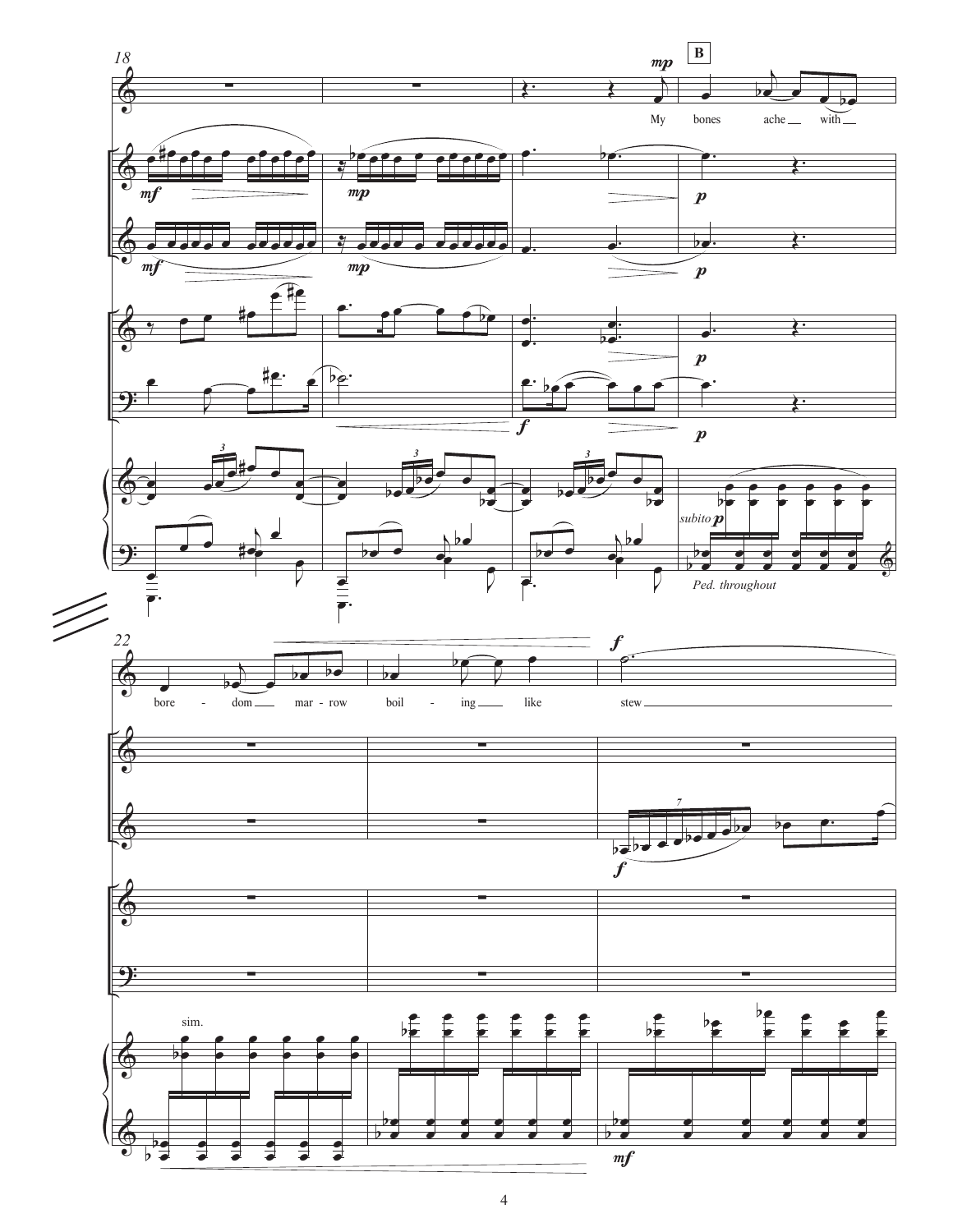

5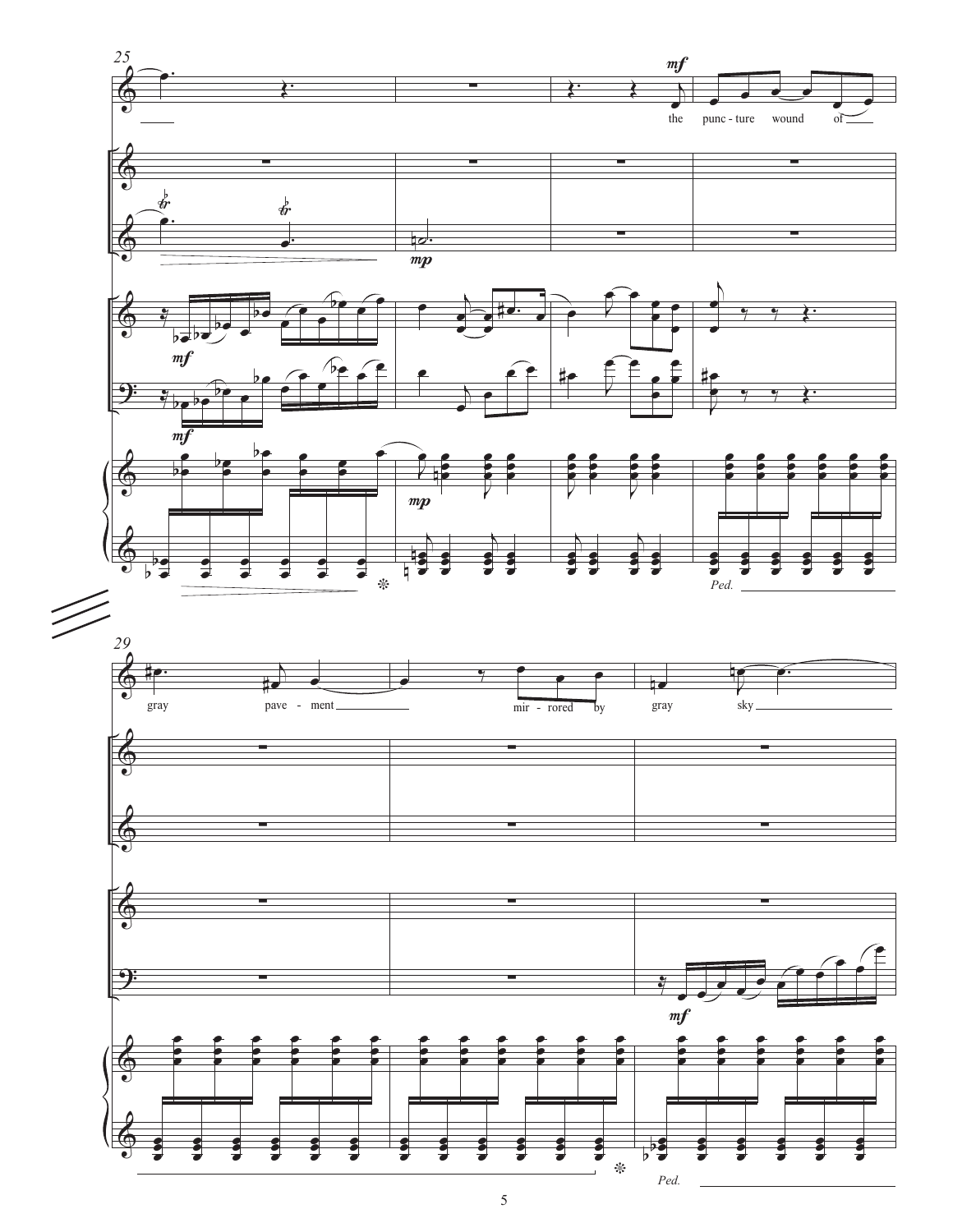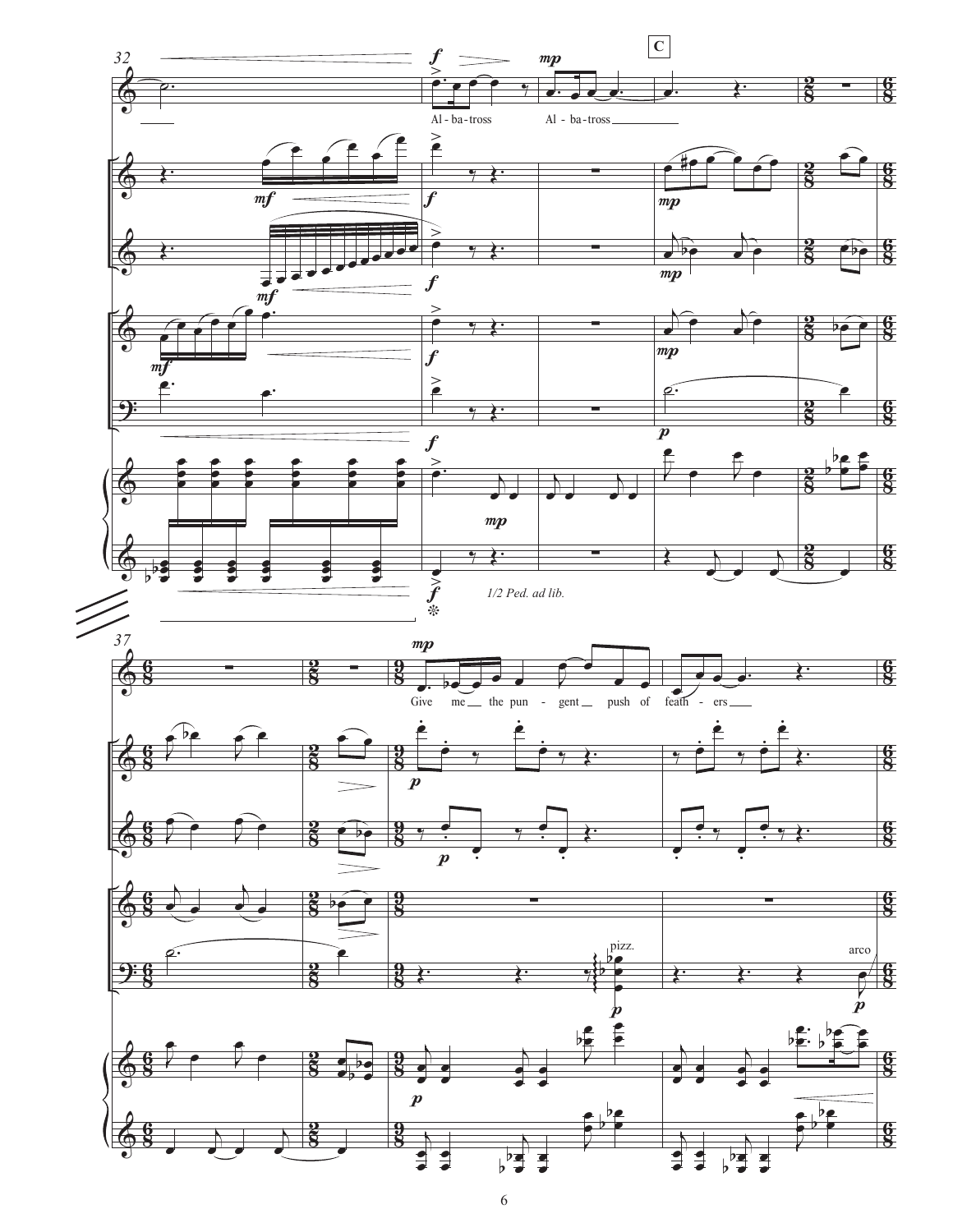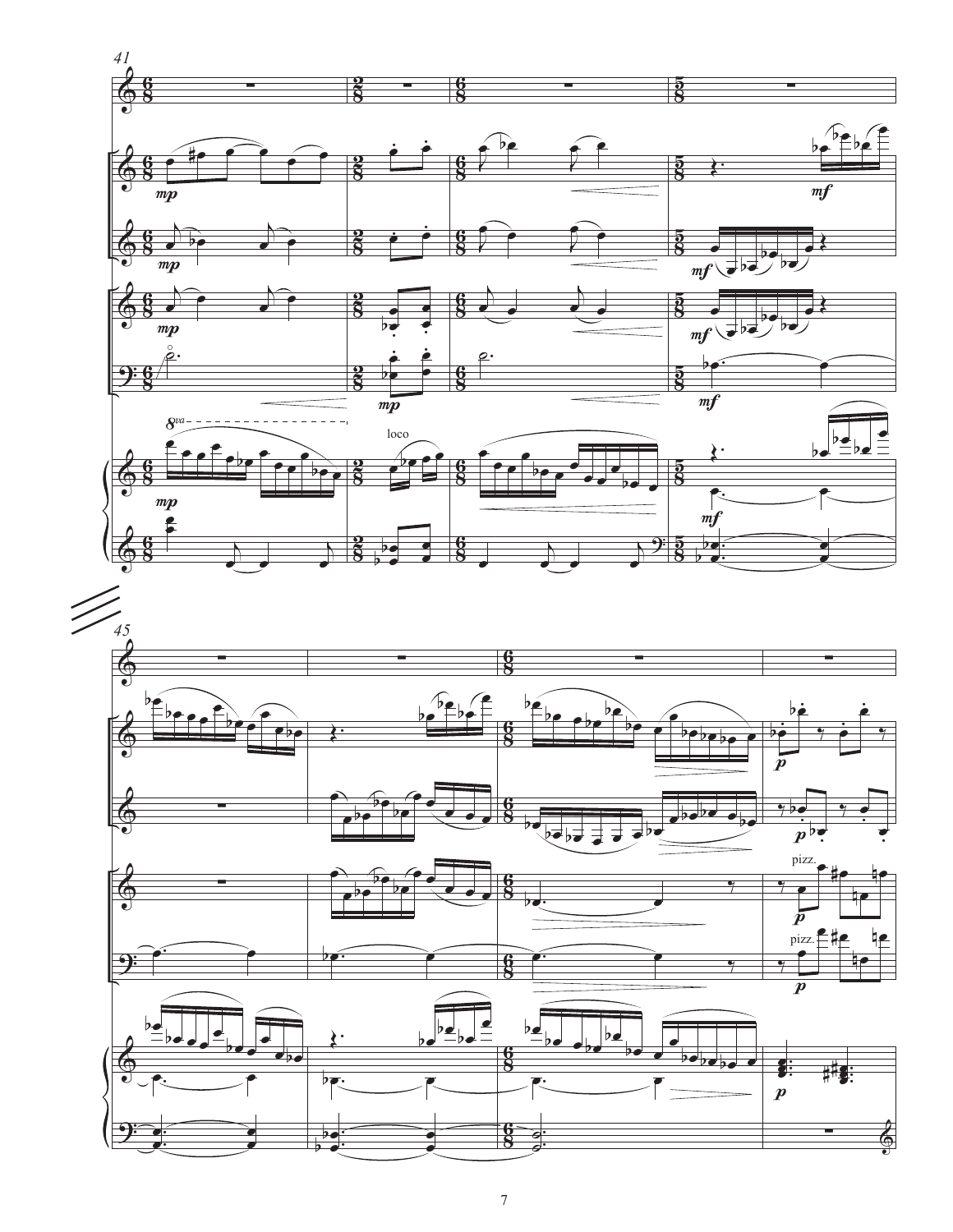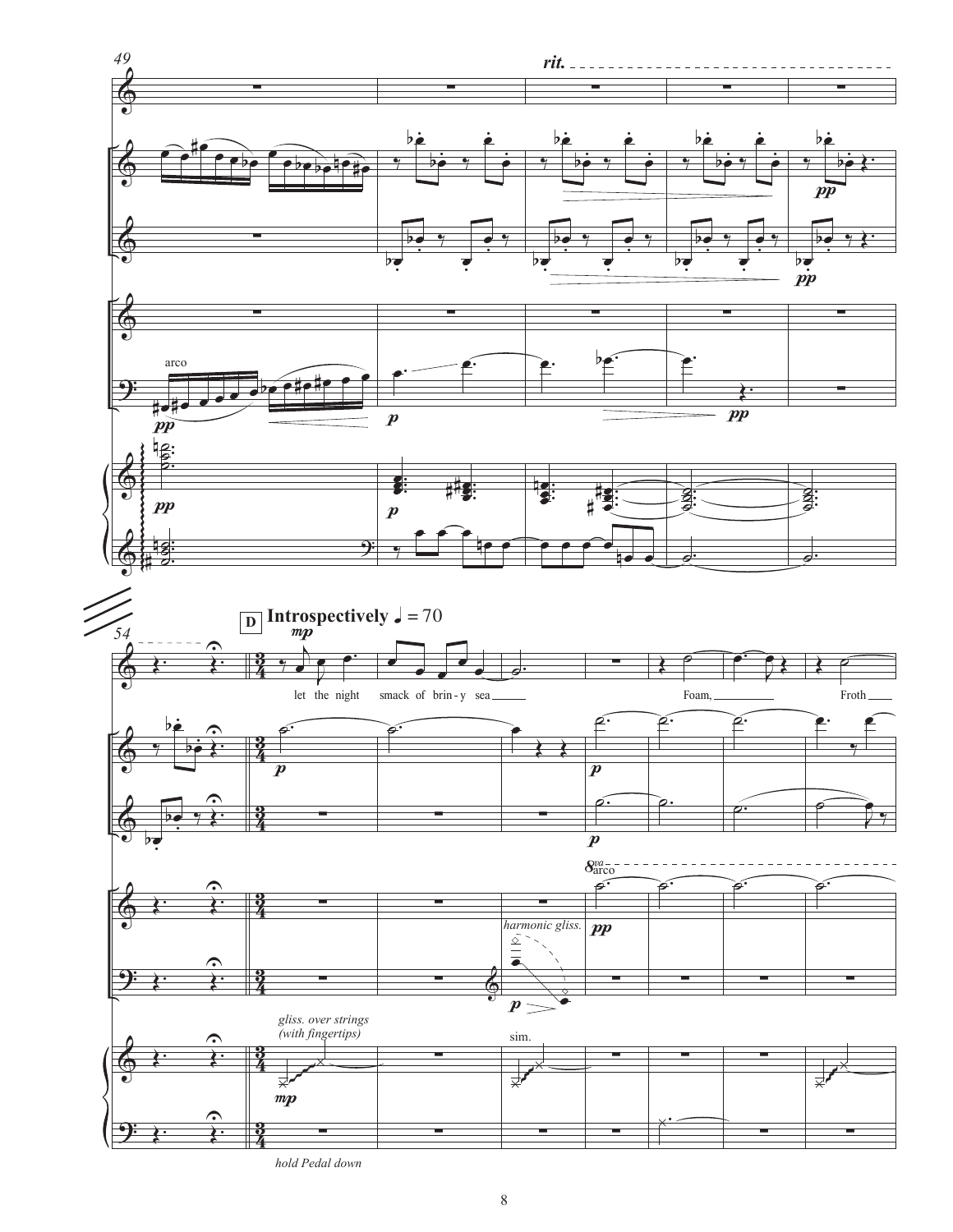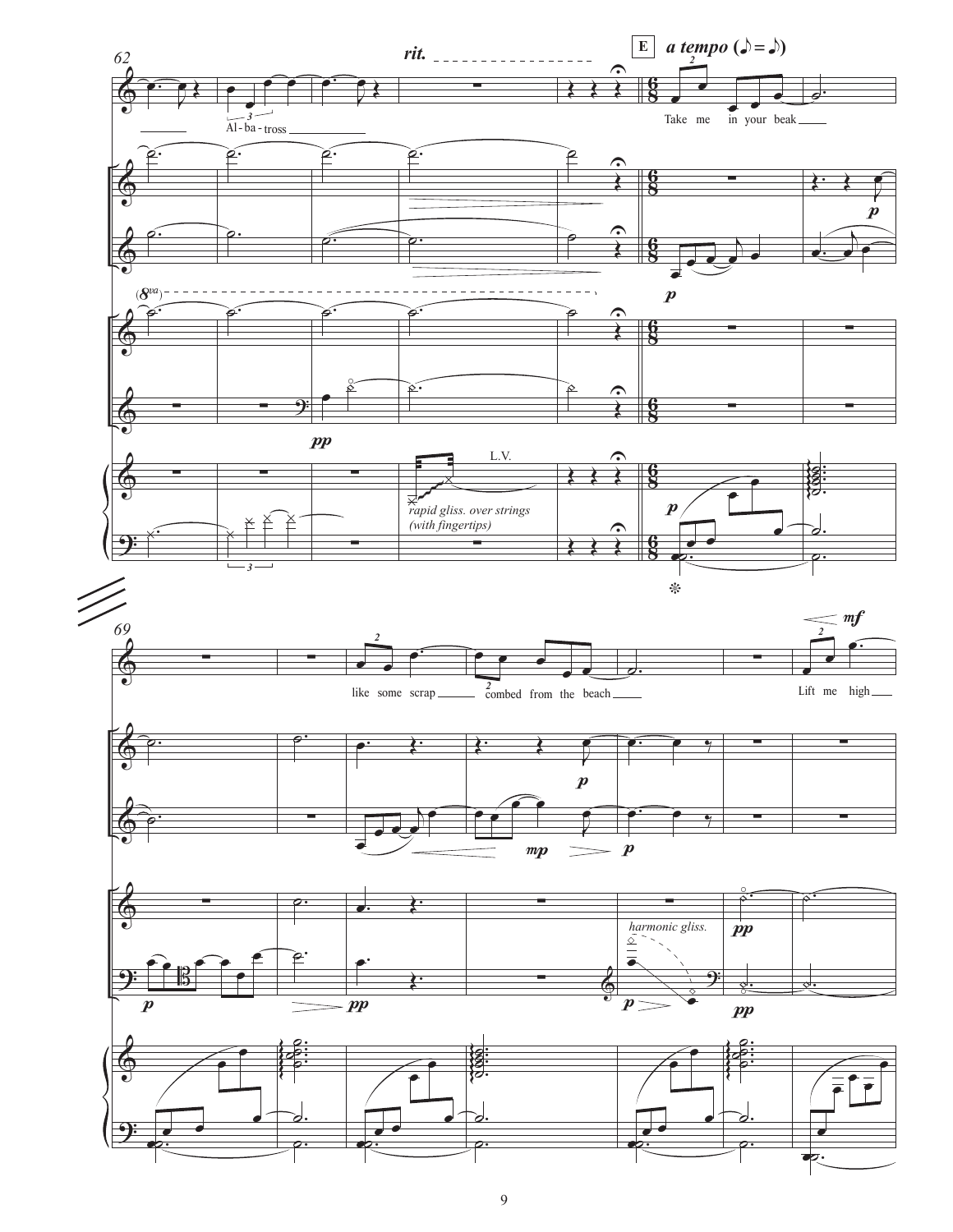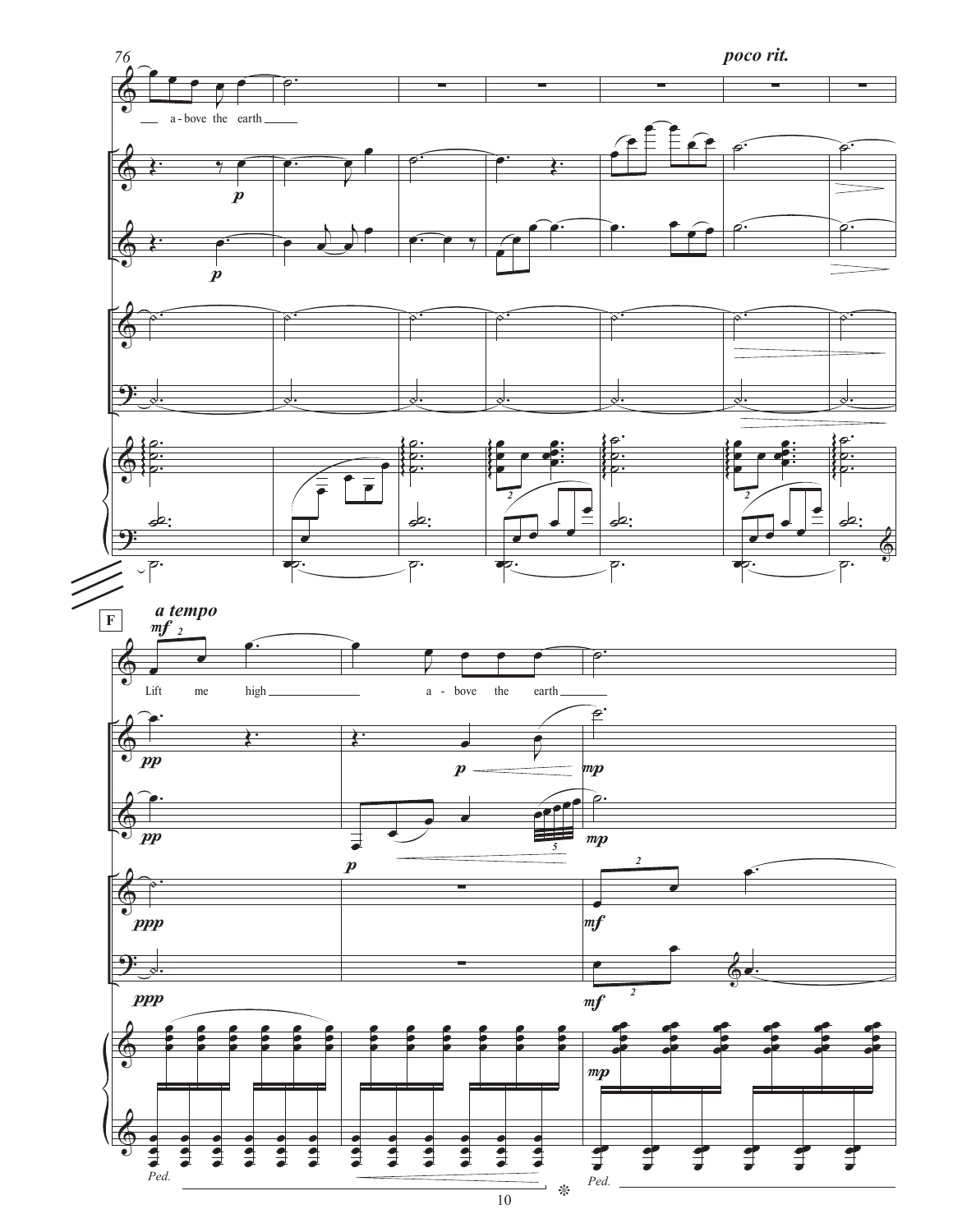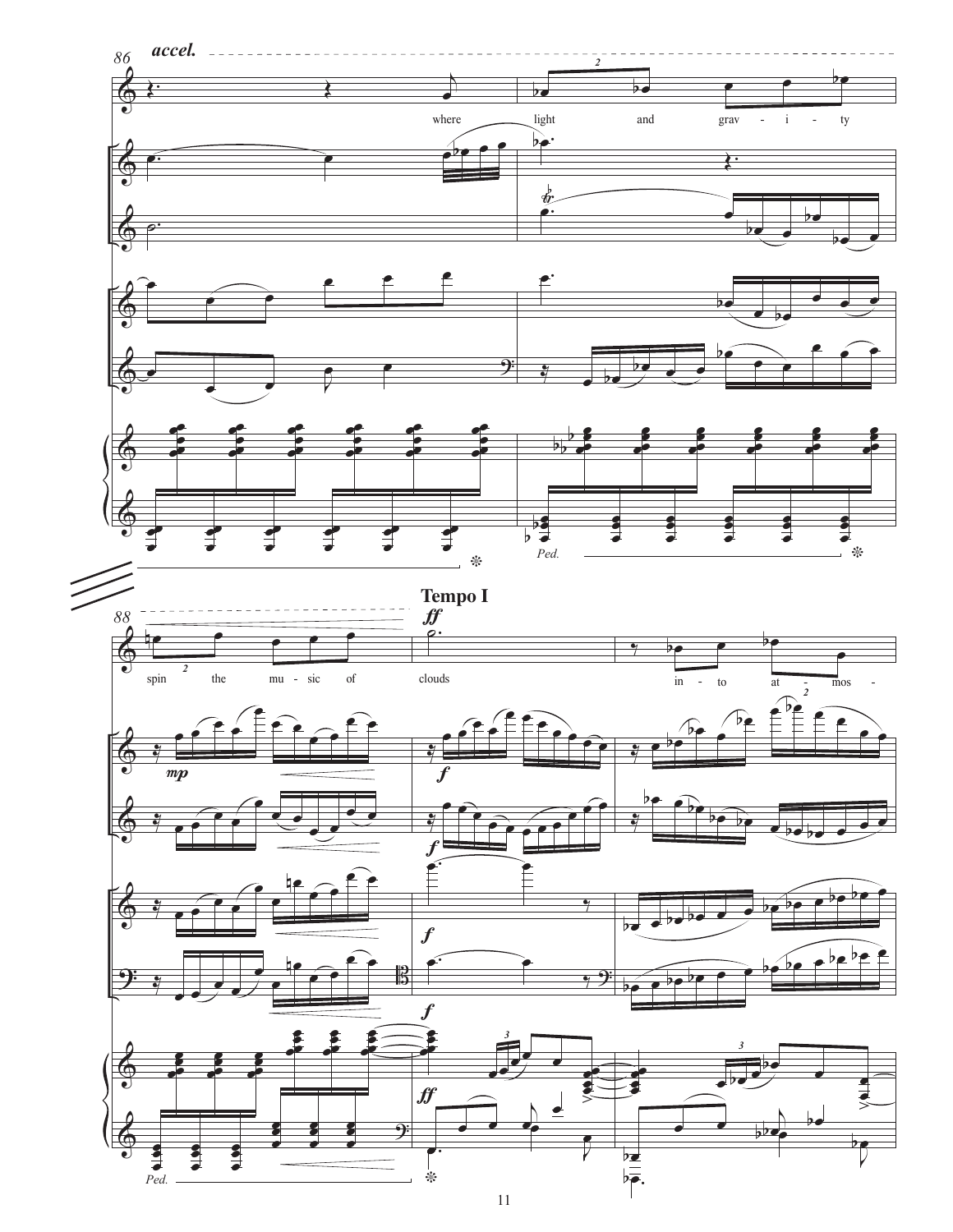

\*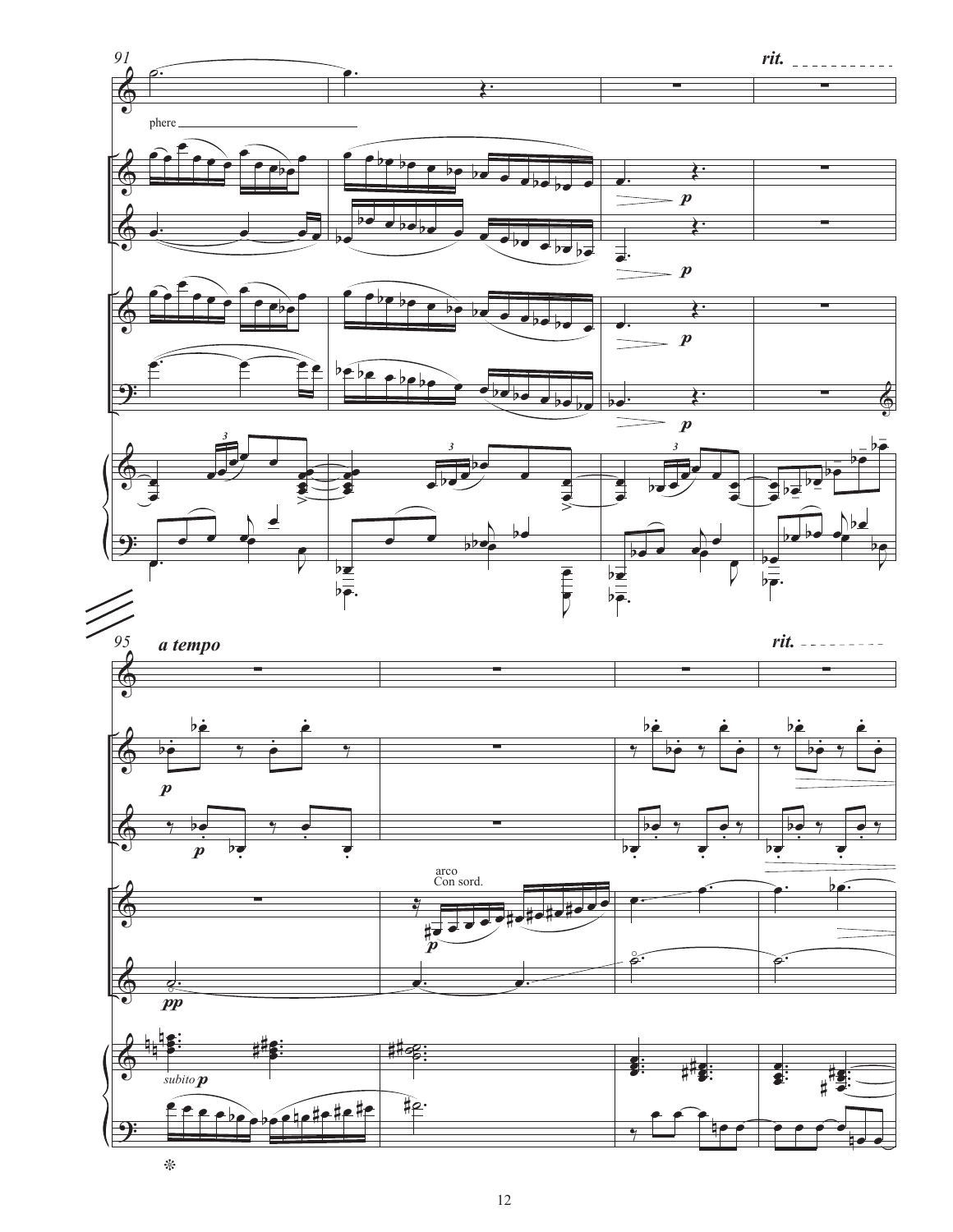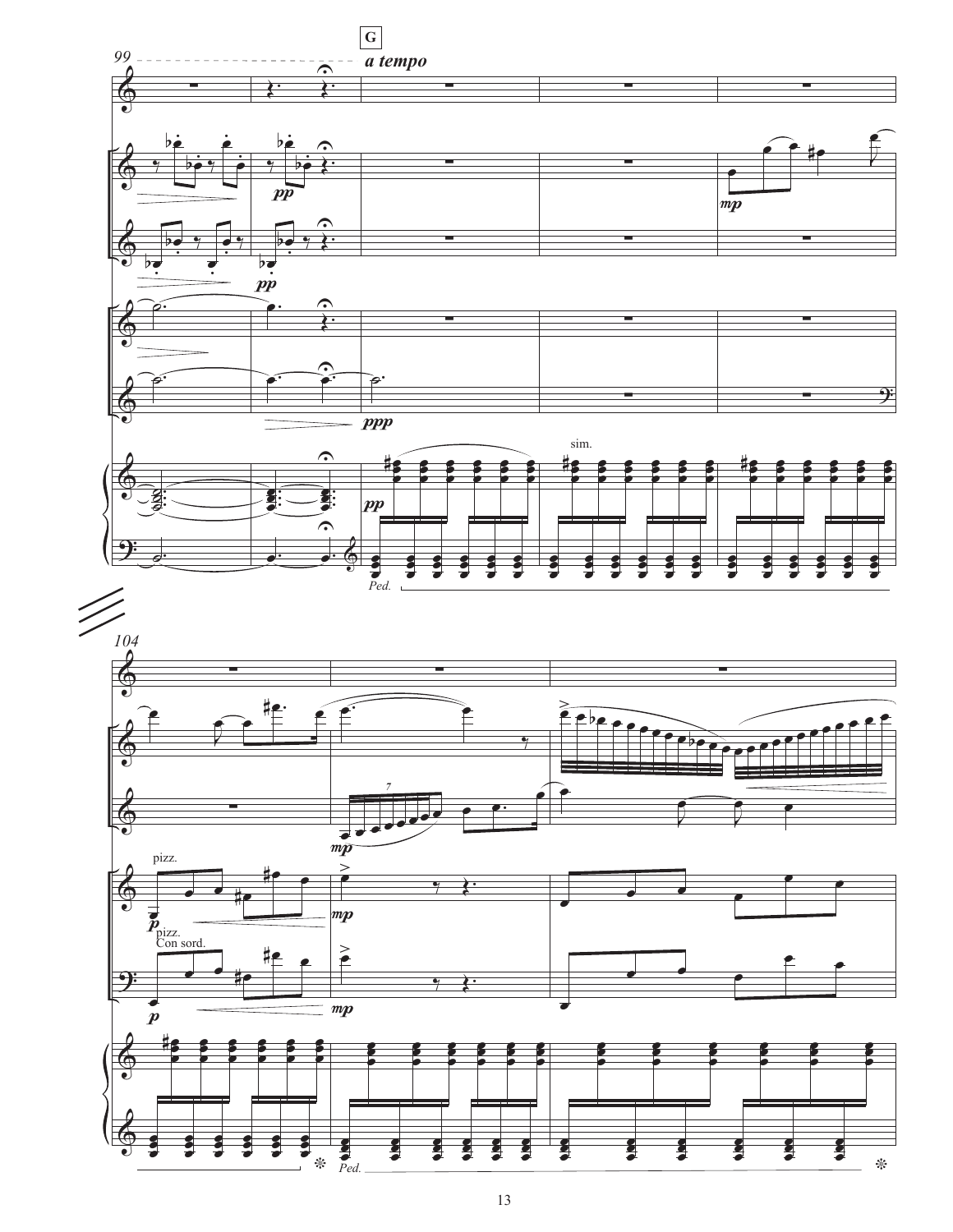